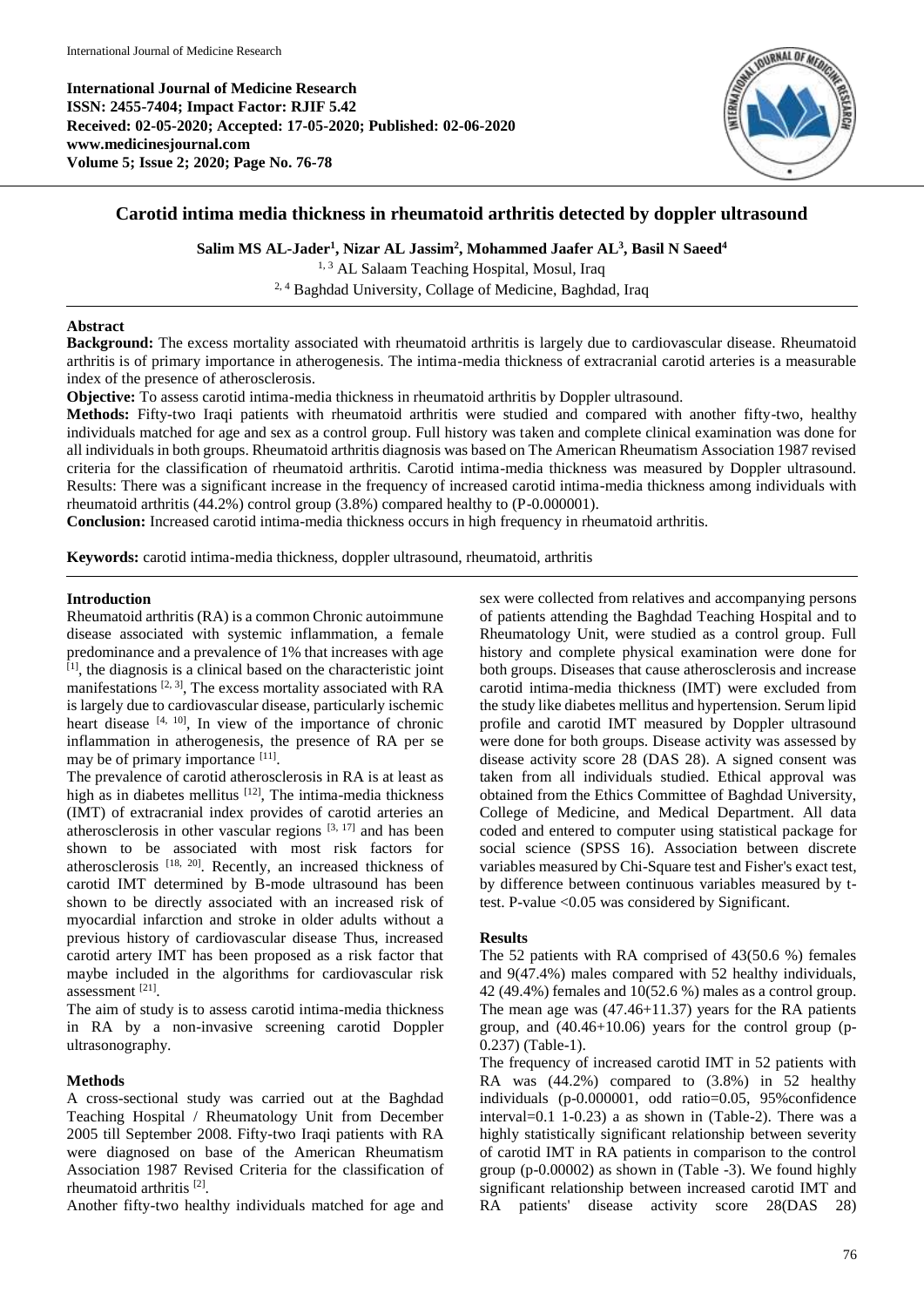(p=0.00000000003) as shown in (Table -4).

**Table 1:** Demographic characteristics of 52 patients with RA and 52 health controls

| <b>Variables</b>  | $\alpha$ patients n=52<br>controls |                   | <b>P-value</b> |  |
|-------------------|------------------------------------|-------------------|----------------|--|
| Age (years)       | $47.46 + 11.37$                    | $40.46 \pm 10.06$ | 0.237          |  |
| Gender            |                                    |                   |                |  |
| Male $n$ $(\%)$   | 9(47.4)                            | 10(52.6)          | 0.500          |  |
| Female $n$ $(\%)$ | 43(50.6)                           | 42(49.4)          |                |  |

P-value in significant; n, number, % percentile; NSAID, non-steroidal antiinflammatory drugs, CHQ, chloroquine; DAS, disease activity score.

**Table 2:** Frequency of carotid IMT in 52 patients with RA and 52 controls

|     | <b>Carotid IMT</b> |           |          |         |           |  |
|-----|--------------------|-----------|----------|---------|-----------|--|
|     | Group              | Increased | Normal   | P-value | Odd ratio |  |
|     | 95%CI              | n. (%)    | n. (%)   |         |           |  |
|     | $RA n=52$          | $RA n=52$ | 29(55.8) |         |           |  |
|     | $0.11 - 0.23$      |           |          | 0.00001 | 0.05      |  |
|     | Controls $n=52$    | 2(3.8)    | 50(96.2) |         |           |  |
| $-$ | .                  | -- -- - - | .        | $-$     | $-$       |  |

P-value is significant; IMT, intima-media thickness; CI, confidence interval

| <b>Table 3:</b> Severity of carotid LMT in 52 patients with RA compared to 52 healthy controls |  |  |
|------------------------------------------------------------------------------------------------|--|--|
|                                                                                                |  |  |

| <b>Severity</b>                |                    | <b>Patients Controls P-value</b> |         |
|--------------------------------|--------------------|----------------------------------|---------|
|                                | $n=52$             | $n=52$                           |         |
| Normal (LMT<8mm) $n.$ (%)      |                    | $29(36.7)$ 50(63.3)              |         |
| Mild $(LMT=8-12)$ n. $(\%)$    | $7.(77.8)$ 2(22.2) |                                  |         |
| Moderate (LMT12mm-16mm) n. (%) | 1(100)             | 0(0)                             | 0.00002 |
| Severe $(>16$ mm $)$ n. $(%)$  | 15(100)            | 0(100)                           |         |

**Table 4:** Risk factors for occurrence of increased carotid IMT in patients with RA

| <b>Risk Factors Carotid LMT</b>            |                     |                     |         | P-value   Odd Ratio |
|--------------------------------------------|---------------------|---------------------|---------|---------------------|
| <b>Increased Normal</b>                    |                     |                     |         |                     |
| Age n.(years) -5.45-7.42   23(46.91=13.03) |                     | 29(47.89=10.08)     | 0.760   |                     |
| Male n. (%)                                | 5(55.6)             | 4(44.4)             |         |                     |
| 0.135-2.450                                |                     |                     |         |                     |
| Females $n$ <sup>(%)</sup>                 | 18(41.9)            | 25(58.1)            |         |                     |
| Duration n.(years)                         | $23(6.32 \pm 5.98)$ | $29(7.96 \pm 5.15)$ | 0.294   |                     |
| Lipid profile                              |                     |                     |         |                     |
| Normal n. (%)                              |                     |                     |         |                     |
| 0.655-21.47                                |                     | 27(60)              |         |                     |
| Increased n (%)                            | 5(71.4)             | 2(28.6)             |         |                     |
| Das28                                      |                     |                     |         |                     |
| Remission                                  | 0(0)                | 11(100)             |         |                     |
| Low                                        | 2(100)              | 0(0)                | 0.00000 |                     |
| Moderate                                   | 24(100)             | 0(0)                | 00000*3 |                     |
| Severe                                     | 15(100)             | 0(0)                |         |                     |
| Drugs                                      |                     |                     |         |                     |
| Steroids n. (%)                            | 5(55.6)             | 4(44.4)             | 0.349   | 1.7                 |
| $0.4 - 7.4$                                |                     |                     |         |                     |
| NASID n (%)                                | 6(46.2)             | 7(53.8)             | 0.561   | 1.1                 |
| $0.3 - 3.9$                                |                     |                     |         |                     |
| CHQ. (%)                                   | 18(46.2)            | 21(53.8)            | 0.439   | 1.37                |
| 0.38-4.94                                  |                     |                     |         |                     |
| Pencillamine n. (%)                        |                     |                     |         |                     |
| 0.42-0.704                                 | 0(0)                | 1(100)              | 0.558   | 0.5                 |
| Methotrexate                               | 19(74.5)            | 21(52.5)            | 0.229   | 1.8                 |

#### **Discussion**

In the present study we found n significant association between increased carotid IMT and RA patients. Chronic inflammation and immune dysregulation characterizing RA have a key role in accelerating atherosclerosis. Persistent endothelial dysfunction predisposes to organic damage of the vascular wall that, in a preclinical stage, can be detectable by ultrasound measurement of carotid intimal medial thickness  $(MT)$  <sup>[22, 24]</sup>. In the present study, there was a statistically

significant increase in carotid IMT among RA patients compared with control group. This agreed with 'del Rincon I *et al.* <sup>[25]</sup>. Gerli R *et al.* <sup>[26]</sup>, and Zal B *et al.* <sup>[2]</sup> studies. In the recent study, we found a statistically significant relationship between severity of increased carotid IMT and RA patients in comparison to control group. This agreed with del Rincon I *et al.* study <sup>[25]</sup>. In the present study, there was highly significant relationship between increased carotid IMT and Disease Activity Score 28(DAS28) of RA patients. This